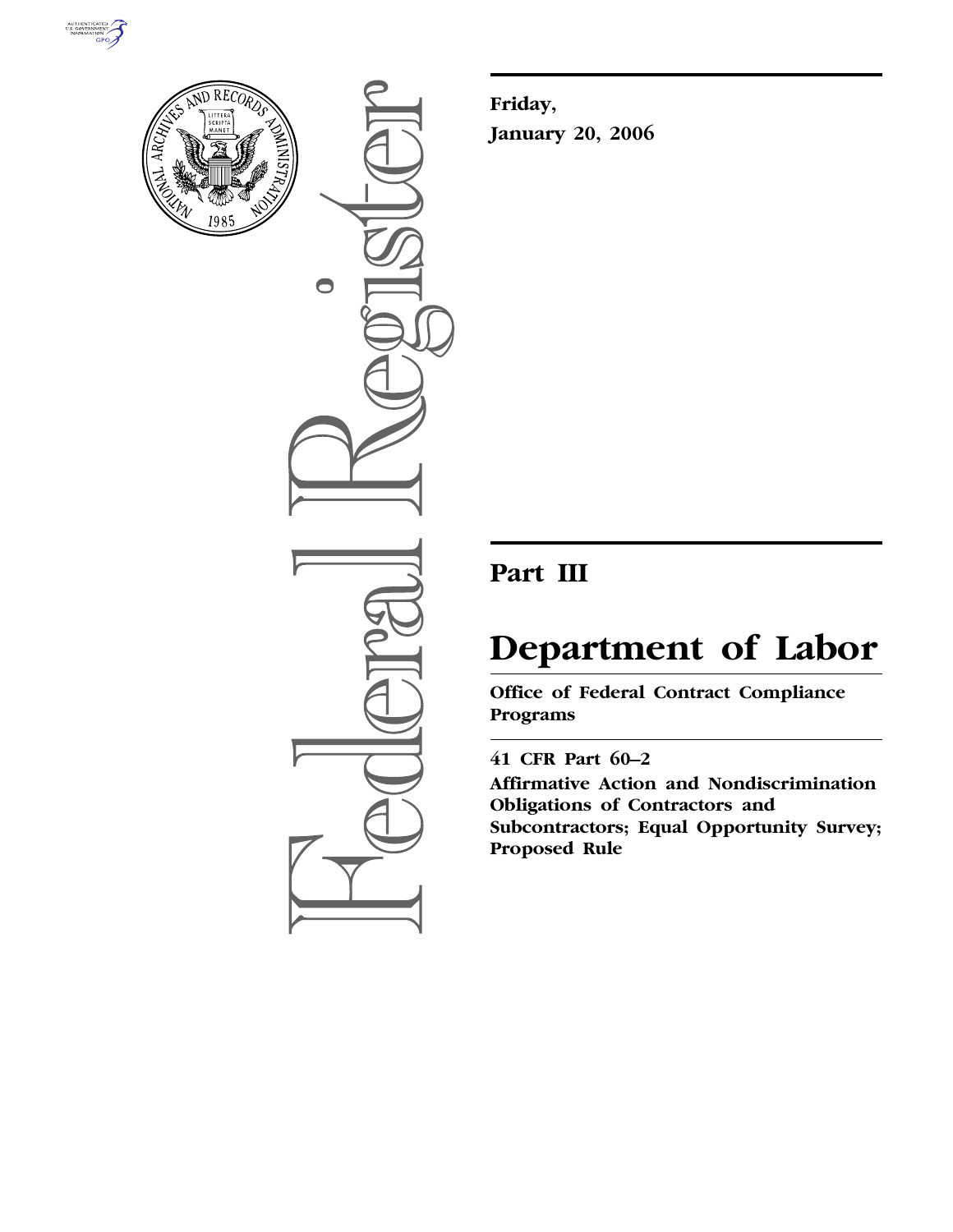#### **DEPARTMENT OF LABOR**

**Office of Federal Contract Compliance Programs** 

#### **41 CFR Part 60–2**

**RIN 1215–AB53** 

#### **Affirmative Action and Nondiscrimination Obligations of Contractors and Subcontractors; Equal Opportunity Survey**

**AGENCY:** Office of Federal Contract Compliance Programs, Labor. **ACTION:** Notice of proposed rulemaking.

**SUMMARY:** The Office of Federal Contract Compliance Programs (OFCCP) commissioned two studies to determine whether data submitted by contractors in response to the Equal Opportunity Survey (EO Survey) could be used to develop an effective and efficient tool to target those contractors most likely to be discriminating. The first study failed to find a correlation between the predictive variables generated from the EO Survey and determinations of noncompliance. The second study showed that the EO Survey did not provide sufficiently useful data for enforcement targeting purposes. In light of these findings, together with a review of both the costs associated with the EO Survey and the utility of the EO Survey in accomplishing any of its stated objectives, OFCCP is proposing to remove the current requirement for nonconstruction federal contractors to file the EO Survey under Section 60– 2.18. This proposed change is intended to more effectively focus enforcement resources and to eliminate a regulatory requirement that fails to provide value to either OFCCP enforcement or contractor compliance. OFCCP's resources could be better directed for the benefit of victims of discrimination, the government, contractors, and taxpayers.

**DATES:** Comments must be received on or before March 21, 2006.

**ADDRESSES:** You may submit comments, identified by RIN number 1215–AB53, by any of the following methods:

• Federal eRulemaking Portal: *http:// www.regulations.gov.* Follow the instructions for submitting comments.

• E-mail: *ofccp-mail@dol.esa.gov.*  Include ''RIN number 1215–AB53'' in the subject line of the message.

• Fax: (202) 693–1304 (for comments of 6 pages or fewer).

• Mail: Director, Division of Policy, Planning, and Program Development, Office of Federal Contract Compliance Programs, Room N3422, 200

Constitution Avenue, NW., Washington, DC 20210.

Receipt of submissions will not be acknowledged; however, the sender may request confirmation that a submission has been received by telephoning OFCCP at (202) 693–0102 (voice) or (202) 693–1337 (TTY) (these are not tollfree numbers).

All comments received, including any personal information provided, will be available for public inspection during normal business hours at Room C3325, 200 Constitution Avenue, NW., Washington, DC 20210. People needing assistance to review comments will be provided with appropriate aids such as readers or print magnifiers. Copies of this Notice of Proposed Rulemaking will be made available in the following formats: Large print; electronic file on computer disk; and audiotape. To schedule an appointment to review the comments and/or to obtain this Notice of Proposed Rulemaking in an alternate format, contact OFCCP at the telephone numbers or address listed above.

**FOR FURTHER INFORMATION CONTACT:**  Director, Division of Policy, Planning, and Program Development, Office of Federal Contract Compliance Programs, 200 Constitution Avenue, NW., Room N3422, Washington, DC 20210. Telephone: (202) 693–0102 (voice) or (202) 693–1337 (TTY).

#### **SUPPLEMENTARY INFORMATION:**

#### **I. Background**

#### *A. History of Equal Opportunity Survey*

Executive Order 11246, as amended, requires that Federal Government contractors and subcontractors ''take affirmative action to ensure that applicants are employed, and that employees are treated during employment, without regard to their race, color, religion, sex, or national origin.'' Section 202(1). Affirmative action under the Executive Order means more than passive nondiscrimination; it requires that contractors take affirmative steps to identify and eliminate impediments to equal employment opportunity. The affirmative steps include numerous recordkeeping obligations designed to assist the contractor, in the first instance, and also OFCCP in monitoring the contractor's employment practices. For example, contractors are generally required to maintain employment and personnel records for two years, to file annually an EEO–1 Report, and to develop an affirmative action program (AAP) that includes several quantitative analyses, identification of problem areas, development and execution of an action-oriented program to correct any

problems identified, and development and implementation of an auditing system to periodically measure the effectiveness of the AAP. *See* 41 CFR 60–1.7, 60–1.12(a), 60–2.1, 60–2.10, and 60–2.17. Today's notice proposes no changes to these requirements.

On November 13, 2000, OFCCP published a final rule (165 FR 68046) revising regulations found at 41 CFR parts 60–1 and 60–2 relating to affirmative action programs and recordkeeping. Section 60–2.18 of the final rule requires that nonconstruction contractor establishments designated by OFCCP prepare and file an Equal Opportunity Survey (EO Survey). The EO Survey contains information about personnel activities, compensation and tenure data, and certain information about the contractor's affirmative action program. OFCCP recordkeeping rules require contractors to maintain information necessary to complete the EO Survey, although not in the format called for by the survey instrument. *See*  65 FR 26100 (May 4, 2000). The EO Survey had three major objectives:

(1) To improve the deployment of scarce federal government resources toward contractors most likely to be out of compliance;

(2) To increase agency efficiency by building on the tiered-review process already accomplished by OFCCP's regulatory reform efforts, thereby allowing better resource allocation; and

(3) To increase compliance with equal opportunity requirements by improving contractor self-awareness and encourage self-evaluations.

*See* 165 FR 68039 (Nov. 13, 2000); *see also* 65 FR 26101 (May 4, 2000).

The development of the EO Survey began in March 1999. During the initial development stage, discussions were held with OMB and meetings were held with contractors and contractor representatives, civil rights groups, and women's groups. A version of the EO Survey was field tested beginning in August 1999.

In April 2000, a pilot EO survey was sent to 7,000 contractors. After receipt of pilot EO Survey responses, OFCCP commissioned a study to determine whether the pilot EO Survey results could be used to predict whether a contractor would have findings of noncompliance. Bendick & Eagan Economic Consultants, Inc., The Equal Opportunity Survey: Analysis of a First Wave of Survey Responses (September 2000) (Bendick Report). The Bendick Report failed to find a correlation between the predictive variables, generated from the EO Survey, and determinations of noncompliance. Data problems prevented Bendick from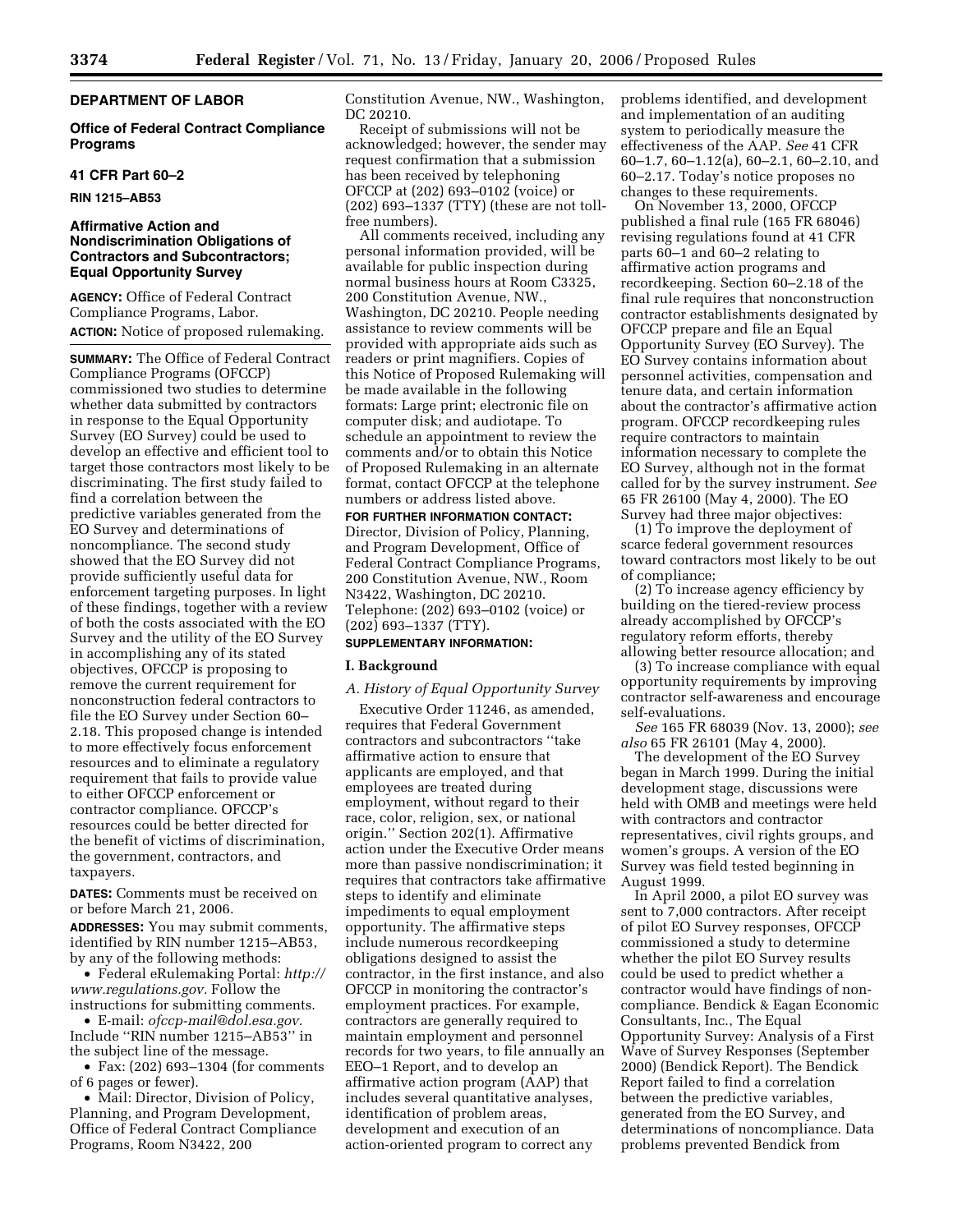conducting a full-scale analysis of the pilot EO Survey's predictive power. The report stated that the EO Survey results might in the future be a way of finding contractors that discriminate, but the pilot EO Survey was not. Bendick Report at 18–27.1 The EO Survey sent to contractors in December 2000 was not substantively different from the pilot EO Survey.

OFCCP mailed 53,000 EO Surveys between December 2000 and March 2001, 10,000 in December 2002, 10,000 in December 2003, and 10,000 in December 2004.

#### *B. Analysis of the Equal Opportunity Survey*

In January 2003, OFCCP published a Notice in the **Federal Register** seeking a two-year extension of the PRA clearance that stated: ''Time constraints and a number of data problems affected an earlier pilot study of the EO Survey data in such a way so as not to be able to assess the Survey's predictive power. To perform a study that is not limited by these obstacles, OFCCP has engaged an outside contractor to study the Survey data. The contractor will assess data from the EO Survey submissions as part of its study.''

OFCCP contracted with Abt Associates, Inc. (Abt), of Cambridge, Massachusetts, to study whether EO Survey data could be used to develop a model to more effectively target those contractors engaging in systemic discrimination. OFCCP conducted compliance evaluations of a sample of supply and service contractor establishments completing the 2002 EO Survey.2 Ultimately the study focused

2As a basis for the Abt study, the 2002 EO Survey was sent to a statistical sample of 10,018 supply and service contractor establishments. A random subsample of 6,400 of these establishments was designated for compliance evaluations. Of these 6,400, only 3,723 establishments responded to the EO Survey. Of these 3,723, only 2,651 had data that allowed OFCCP to complete a compliance evaluation. Thus, OFCCP completed about 2,651 compliance evaluations. However, of the 2,651, a

on 1,888 establishments that had completed compliance reviews and had reliable EO Survey data. Of these 1,888 cases, OFCCP found systemic discrimination in 67 cases (3.5%). Results of the compliance reviews and EO Surveys were analyzed to determine whether a model could be developed that would predict which contractors in the sample were engaged in systemic discrimination based solely on the EO Survey data submitted. An Evaluation of OFCCP's Equal Opportunity Survey (Abt Report) at 12–37.

In summer 2005, Abt Associates presented OFCCP with its report reviewing the 2002 EO Survey in the Abt Report. The Abt Report is posted on OFCCP's Web site at *http:// www.dol.gov/esa/ofccp/index.htm* and is available for public inspection during normal business hours at Room C3325, 200 Constitution Avenue, NW., Washington, DC 20210.

Abt utilized standard statistical techniques to determine if there was any relation between the data reported on the EO Surveys and the determinations of systemic discrimination found through OFCCP compliance reviews. Abt developed potential predictor variables from Part B (personnel activity by EEO–1 category) and Part C (compensation data by EEO–1 category) of the EO Survey for the purpose of developing a statistical model aimed at targeting establishments that are more likely to be engaged in systemic discrimination.3 Nearly all the predictor variables fell into two broad groups. One group attempted to measure the treatment of females relative to males within the same establishment. Another group of variables, in a parallel fashion, compared the treatment of minorities with that of non-minorities within the same establishment. Corresponding comparative variables were also developed to reflect the extent to which an individual establishment departs from other establishments in its comparison group, defined by industry and geography. *Id*. at 15–20.

After insuring data quality and performing a preliminary analysis on the data, Abt constructed a total of 125 potential predictor variables, derived from all reported aspects of personnel activity, compensation, and tenure. The

first phase of analysis examined the relation between the findings of systemic discrimination in compliance reviews and each of the predictor variables. Most predictor variables derived from the EO Survey data were found to have no relation to findings of systemic discrimination. No single variable was found to have a high level of predictive ability. *Id*. at 21–24. Further, those establishments with findings of systemic discrimination did not share any combination of modeled characteristics that set them apart from establishments with findings of no systemic discrimination. *Id*. at 39.

Only 22 of the 125 potential predictor variables were found to have ''some association'' with the systemic discrimination determinations.4 Combinations of the 22 predictors were examined both by including all of those variables in a multiple-variable logistic regression model and by a stepwise logistic regression model.<sup>5</sup> Abt identified, and used in a final model, only four variables, out of the initial 125 potential predictor variables, that when used in combination, were related to the presence or absence of systemic discrimination:

• Whether the establishment reported more than 200 full-time employees;

• The average (over EEO–1 categories) of the ratio of average tenure among minority employees to average tenure among non-minority employees;

• The absolute value of the difference between the proportion of female employees and the proportion of male employees in EEO–1 Category 3 (technicians);

• The average (over EEO–1 categories) of the ratio of the female-to-male tenure ratio to the median of those ratios in the establishment's comparison group (defined by industry and geography). *Id.* at 24–38.

However, Abt found the model's predictive power to be only slightly better than chance. Screening on the basis of the model produced large numbers of false positives, that is, the model predicted numerous instances of systemic discrimination in the sample where OFCCP identified none. Specifically, using a cutoff for the probability that an establishment discriminates near the overall rate, the model suggests that 637 out of the 1,888

<sup>1</sup>Although the Executive Summary of the Bendick Report states that the EO Survey could enhance the efficiency and effectiveness of OFCCP's monitoring of contractor compliance, the report itself does not find data to support that statement. It acknowledges that the April 2000 pilot EO Survey, which the report reviews, ''does not offer circumstances in which the full predictive power of the survey can be revealed.'' Bendick Report at 20. It explains that the report ''presents only a preliminary examination of the ability of selected variables drawn from the EO Survey to differentiate establishments likely to have non-compliance findings from those not likely to have such outcomes.'' Bendick Report at 22. The report concludes only that given the limitations of the study there are ''preliminary positive indications'' of predictive power that could ''eventually'' be demonstrated in the future. However, the report could *not* fully validate the predictive powers of the EO Survey. Bendick Report at 25.

significant number, 763, had missing or incoherent data on the EO Survey, and were not used in the study. Ultimately the study focused on 1,888 cases that had completed compliance reviews and had reliable EO Survey data. An Evaluation of OFCCP's Equal Opportunity Survey (Abt Report) at 5–6, 10– 14, 28; Abt Report, Appendix E, Tables A and B.

<sup>3</sup>Abt also considered previous work on discrimination including the data from the 2000 Pilot Test of the EO Survey, carried out by OFCCP, and the Bendick Report.

<sup>4</sup>Abt broadly defined ''some association'' to take into account the possibility that several predictors, each individually having a very weak association, may combine to make a strong contribution in a multiple-variable model.

<sup>5</sup>A stepwise regression model considers, at each iteration, whether any variable should be added to the model and then considers whether any variables in the model should be removed.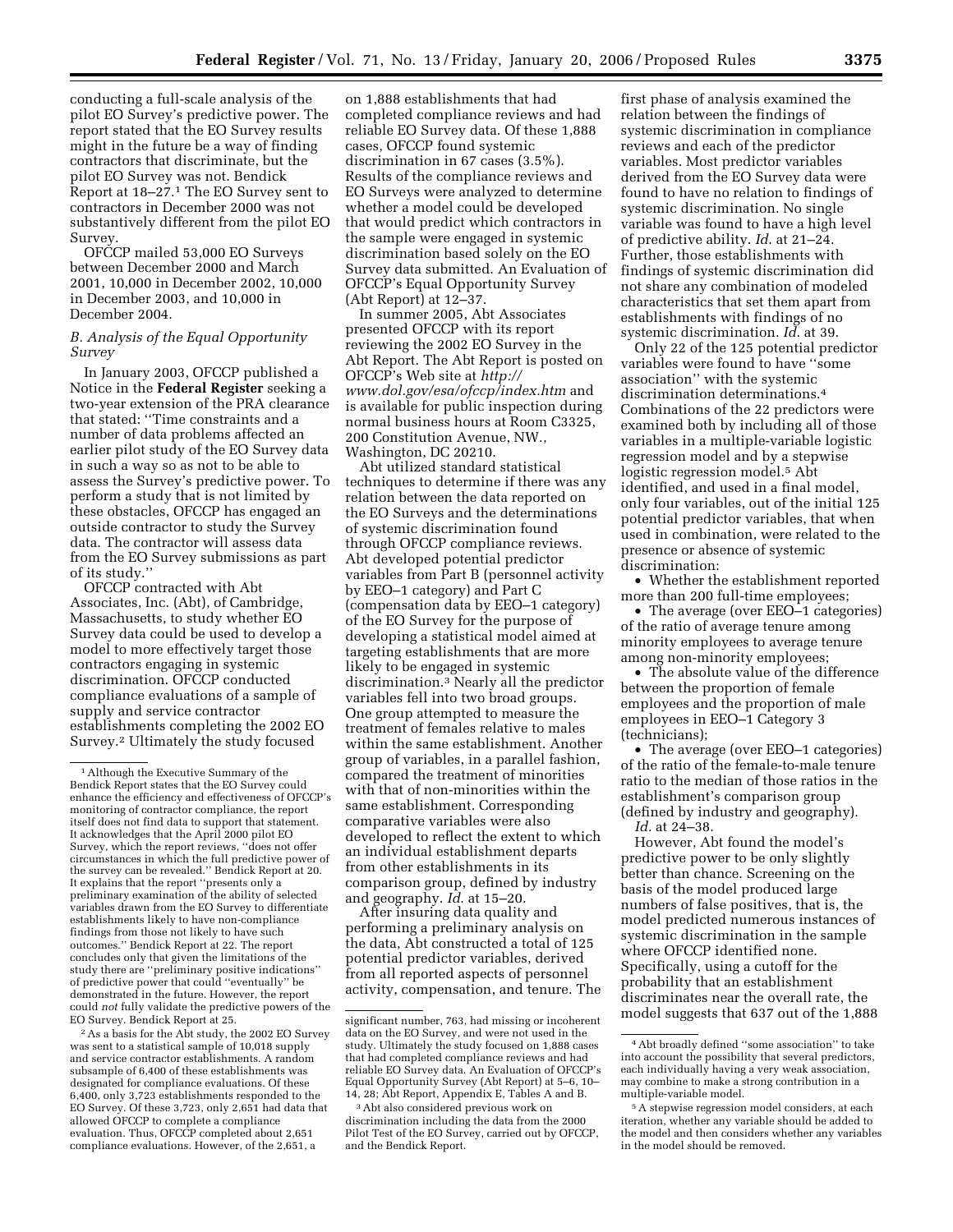establishments in the study discriminate, yet only 42 (6.5%) of these are true positives. Thus, of 637 establishments that would be classified by the EO Survey results as suspected of having systemic discrimination, 93% would be false positives. *Id.* at 33. Even at a higher cutoff rate, where only 143 establishments are inspected, 127 were found to have no systemic discrimination, so the false positive rate remains high at 89% (i.e., 127/143).

Furthermore, the EO Survey model wrongly classifies a significant portion of true discriminators as nondiscriminators, and thus would not target them for compliance evaluations. If the 637 establishments were chosen for review on the basis of the EO Survey model, 1,251 establishments would not have been reviewed. This group of 1,251 predicted by the EO Survey to lack discriminators would, in fact, have contained 21 of the 63 cases (33%) of systemic discrimination. Under the higher cutoff rate, about 75% of the establishments (47 contractors) that were found to have systemic discrimination would not have been reviewed under the EO Survey model. *Id.* at 34–35.6

In addition, two of the variables in the Abt model (whether the establishment reported more than 200 full-time employees and the absolute value of the difference between the proportion of female employees and the proportion of male employees in EEO–1 Category 3) can be obtained without the EO Survey from the EEO–1 form, which contractors are required to submit to OFCCP pursuant to 41 CFR 60–1.7 and which OFCCP already uses in targeting its compliance activities.

The Abt Report concludes that a model based on the two data elements that can be derived from EEO–1 forms has predictive ability only ''slightly lower'' than the four-variable model. *Id.*  at 37. The Abt Report also suggests that OFCCP could explore developing a

selection model based on data collected during compliance reviews rather than through an EO Survey. This approach would have several advantages, including collection of more accurate and more pertinent data than provided by the current EO Survey. *Id.* at 39.

#### *C. Limited Utility of the EO Survey*

As is discussed in more detail below, OFCCP has concluded that the EO Survey misdirects valuable enforcement resources and does not meet any of its three objectives set out in the November 13, 2000 preamble.

1. The EO Survey Does Not Improve the Deployment of Scarce Federal Government Resources Toward Contractors Most Likely To Be Out of Compliance

In promulgating the EO Survey requirement, OFCCP expected that it would ''enable OFCCP to more effectively and efficiently select contractor establishments that may have possible problems for compliance evaluations, thus enhancing the agency's ability to focus its enforcement resources on those establishments most likely to be out of compliance.'' 65 FR 26100 (May 4, 2000). This expectation has not been fulfilled. The Abt Report found selection models based on EO Survey data would have predictive power only slightly better than chance. EO Survey data does not in any meaningful way improve OFCCP's ability to target for review those contractors engaging in systemic discrimination. The vast majority of contractors identified for review under an EO Survey-based selection model would not be found by OFCCP to have engaged in systemic discrimination. In addition, the model would not identify for review a significant portion of establishments where OFCCP would in fact find systemic discrimination. A survey that produces 93% false positives and misses a substantial percentage of the cases of systemic discrimination is, in the language of the November 13, 2000 Preamble, ''no longer of value."<sup>7</sup>

The Abt Report suggests that selection models based on EEO–1 data or data collected during compliance evaluations may be essentially equivalent or better than the models based on the EO Survey. Models based on these types of data would provide a significant administrative and cost saving to OFCCP, allowing the agency to more

vigorously investigate systemic discrimination cases.

In addition, the development of the EO Survey was expensive. Moreover, the distribution, collection, and processing of the EO Survey has cost an average of \$356,000 per year and this does not account for the cost of validating the data, nor any of the time spent by OFCCP personnel working on the EO Survey. This would be money well spent if the EO Survey provided an accurate targeting model. However, as the Abt Report explains, it does not. If OFCCP were to make the EO Survey a focus of its targeting for compliance reviews, then a significant amount of compliance officer time would be consumed by enforcing compliance with the EO Survey reporting requirement, rather than investigating systemic discrimination. Further, the Abt Report demonstrates that using the EO Survey for targeting would direct compliance officers away from contractors who are discriminating. In addition, the EO Survey would direct them—93% of the time—to contractors who are not discriminating. Such a broad implementation of the EO Survey would divert scarce resources away from enforcement methods that are effective.

In light of these EO Survey shortcomings and OFCCP's general practice of continually improving its process, OFCCP has continued its efforts to develop a selection model to better identify contractors who may be engaging in systemic discrimination. The agency is in the process of developing and implementing a new system for selecting contractors for compliance evaluations, called the Federal Contractor Selection System (FCSS). Although in the initial stages, OFCCP believes that FCSS will better target compliance evaluations based on indications of potential workplace discrimination. The new system is based on a thorough study of data from 10 years of OFCCP compliance evaluations to formally identify and characterize relationships between reported EEO–1 workforce profiles and findings of discrimination. OFCCP is currently working to refine the new selection model. OFCCP expects that the improved targeting objective of the EO Survey can be better achieved through another selection system, such as the FCSS, that is more effective in identifying potential discrimination and is more cost effective for the agency, than through a model based on the EO Survey. Irrespective of the effectiveness of the FCSS, the Department has determined that the EO Survey has, at best, only marginal value in improving

<sup>6</sup>The Abt Report stated that a model based on 4 out of a possible 125 (see *infra*) predictor variables ''fit the data reasonably well and had acceptable predictive ability.'' However, this statement is purely in the context of statistical modeling, not of enforcement utility. The Abt report continues that ''models tend to be 'tuned' to the data that are used in fitting them, and so measures of their performance may be optimistic.'' It further observed that ''the low prevalence of systemic discrimination in the population of supply and service contractors, and its relation to some of the predictor variables, however, limit the usefulness of the model and the survey.'' Abt Report at pp. 38–39. While use of these few predictor variables may have some statistical usefulness, this does not imply that the EO Survey has statistical validity or enforcement value. Rather, as discussed above, the Abt Report's findings of a false positive rate of 93% and a false negative rate of 33% demonstrate the EO Survey's lack of enforcement utility.

<sup>7</sup>When promulgating the final rule, OFCCP anticipated that some data elements may not be useful and suggested they could be altered or deleted when ''the data element in question is no longer of value.'' 165 FR 68037 (Nov. 13, 2000).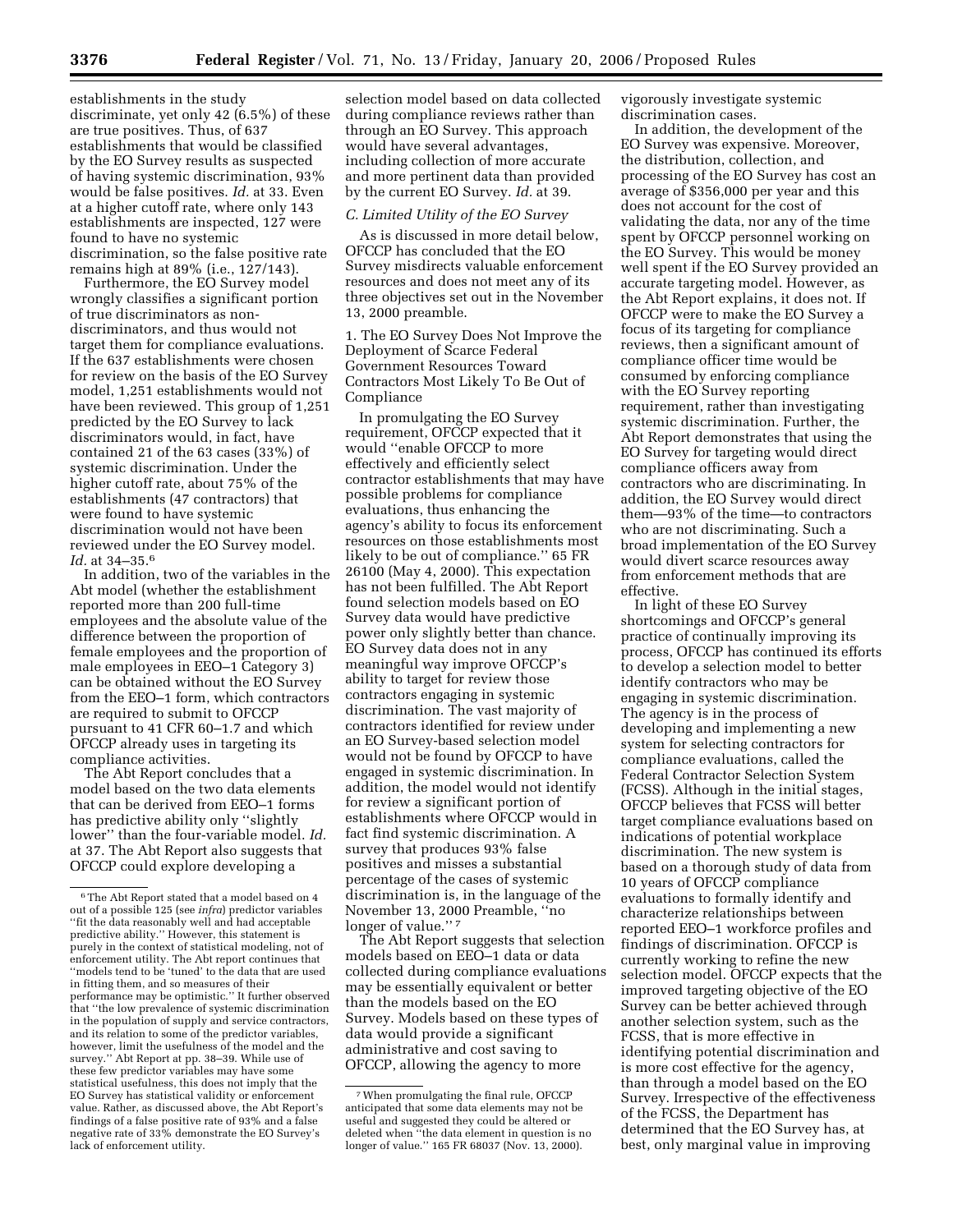the deployment of scarce federal government resources toward contractors most likely to be out of compliance. And any marginal value is more than offset by the costs EO Survey, which divert scarce resources away from effective enforcement programs.

2. The EO Survey Does Not Increase Agency Efficiency by Building on the Tiered-review Process Already Accomplished by OFCCP's Regulatory Reform Efforts, Thereby Allowing Better Resource Allocation

OFCCP anticipated that it would use the EO Survey to increase agency efficiency by building on OFCCP's tiered review process. OFCCP has found, however, that the EO Survey has not contributed to agency efficiency in this manner. As discussed above, the Abt Report demonstrates that EO Survey data does not improve OFCCP's ability to target for review those contractors engaged in systemic discrimination. These findings of the Abt Report lead OFCCP to conclude that the EO Survey data would have similar disutility in predicting discrimination in the context of an individual compliance evaluation. In other words, because the EO Survey data has limited utility in predicting which contractors are engaged in systemic discrimination, it follows that EO Survey data would have limited utility in predicting whether and how the selected contractors are discriminating.

Moreover, the EO Survey data is largely duplicative of the information OFCCP receives during the first stages of a compliance evaluation. Under the tiered review system, a compliance evaluation consists of any one or any combination of the following investigative procedures: Compliance checks, off-site review of records, focused reviews and full compliance reviews. 41 CFR 60–1.20(a). The level of agency resources expended on a review is based on the likelihood of uncovering substantive violations as determined at the early stages of the review.

A compliance evaluation generally begins with a review of the data submitted by the contractor in response to a scheduling letter. OFCCP refers to this tier of the review as the desk audit. The contractor submits detailed establishment-specific information on personnel activities such as hiring, promotion, and termination, organized by job group or job title, and also submits detailed, establishment-specific annualized compensation data, organized by salary range, rate, grade, or level. OFCCP evaluates this data in the desk audit stage to determine whether it

discloses potential discrimination that warrants more in-depth review.

The data submitted in response to the EO Survey is largely duplicative of desk audit data; indeed, the four EO Survey data elements found to have some discrimination predictive ability are available to OFCCP at the desk audit stage. The EO Survey data is presented, however, in a less-detailed, aggregate form, whereas the desk audit data is more detailed and tailored to an actual compliance evaluation. To the extent the EO Survey data is not duplicative of the desk audit data, the EO Survey data is presented in such an aggregate form that it cannot be used to identify discrimination, and thus does not contribute to the tiered review process.

OFCCP has continued its efforts to refine the tiered review process to better identify systemic discrimination in general, and compensation discrimination in particular, through methods other than use of the EO Survey. In 2003, OFCCP introduced new Active Case Management (ACM) procedures to be used in connection with desk audit reviews. Under ACM procedures, OFCCP opens a larger number of reviews than in the past, uses automated statistical methods, and ranks and prioritizes establishments for a full review based on the probability that discrimination would be uncovered during a more in-depth review. OFCCP closes cases during the desk audit if no statistical indicators are found that imply the presence of discrimination and thereby warrant further attention. More resources are then focused on full scale compliance evaluations of establishments where statistical indicators of systemic discrimination are found.

Additionally, OFCCP is developing guidance for use by OFCCP and contractors to assist in better identifying systemic compensation discrimination. On November 16, 2004, OFCCP published in the **Federal Register**, for notice and comment, a set of formal guidelines ''Interpreting the Nondiscrimination Requirements of Executive Order 11246 with Respect to Systemic Compensation Discrimination.'' 69 FR 67246 (Nov. 16, 2004). The proposed Interpretative Standards for Systemic Compensation Discrimination under Executive Order 11246 are intended to govern OFCCP's analysis of contractors' compensation practices. In addition, these proposed standards are intended to constitute a definitive interpretation of the Sex Discrimination Guidelines, codified at 41 CFR 60–20, and EO 11246 with respect to systemic compensation discrimination. The proposed standards

govern how OFCCP investigates systemic compensation discrimination, describing when employees are similarly situated for purposes of evaluating compensation decisions and when statistically significant compensation disparities constitute evidence of discrimination. The data required to make these judgments are not available in the EO Survey.

OFCCP expects that the improved tiered review procedures objective of the EO Survey can be better achieved through new procedures such as ACM and proposed compensation discrimination standards than through the EO Survey. The new procedures promise to be more effective in identifying potential discrimination and are more cost effective for the agency.

3. The EO Survey Does Not Increase Compliance With Equal Opportunity Requirements by Improving Contractor Self-Awareness and Encourage Self-Evaluations

OFCCP expected that the EO Survey requirement would ''heighten contractor awareness of each establishment's equal employment opportunity performance, which should encourage contractors to conduct self-audits of their performance and to make any necessary corrections and improvements in their equal employment opportunity programs [and that] the heightened awareness of performance, along with increased monitoring presence, will improve the level of compliance.'' 65 FR 26100 (May 4, 2000). The data contained in the EO Survey includes information, in summary form, about personnel activities, compensation and tenure data, and information about the contractor's affirmative action program. None of this information alone is sufficient to indicate discrimination or the lack of discrimination at a contractor establishment. As discussed above, the information lacks utility to OFCCP in targeting contractors and in conducting compliance evaluations. Similarly, the information would appear to provide no additional insights to the contractor. As the EO Survey responses do not indicate discrimination, they do not assist contractors in correcting and improving their equal employment opportunity programs. Moreover, since the EO Survey is only being sent to federal contractors—a group already subject to extensive equal employment opportunity and affirmative action obligations—it does not expand the population of employers who would undertake self-evaluations.

Furthermore, in recent years, OFCCP has significantly increased its compliance assistance efforts in order to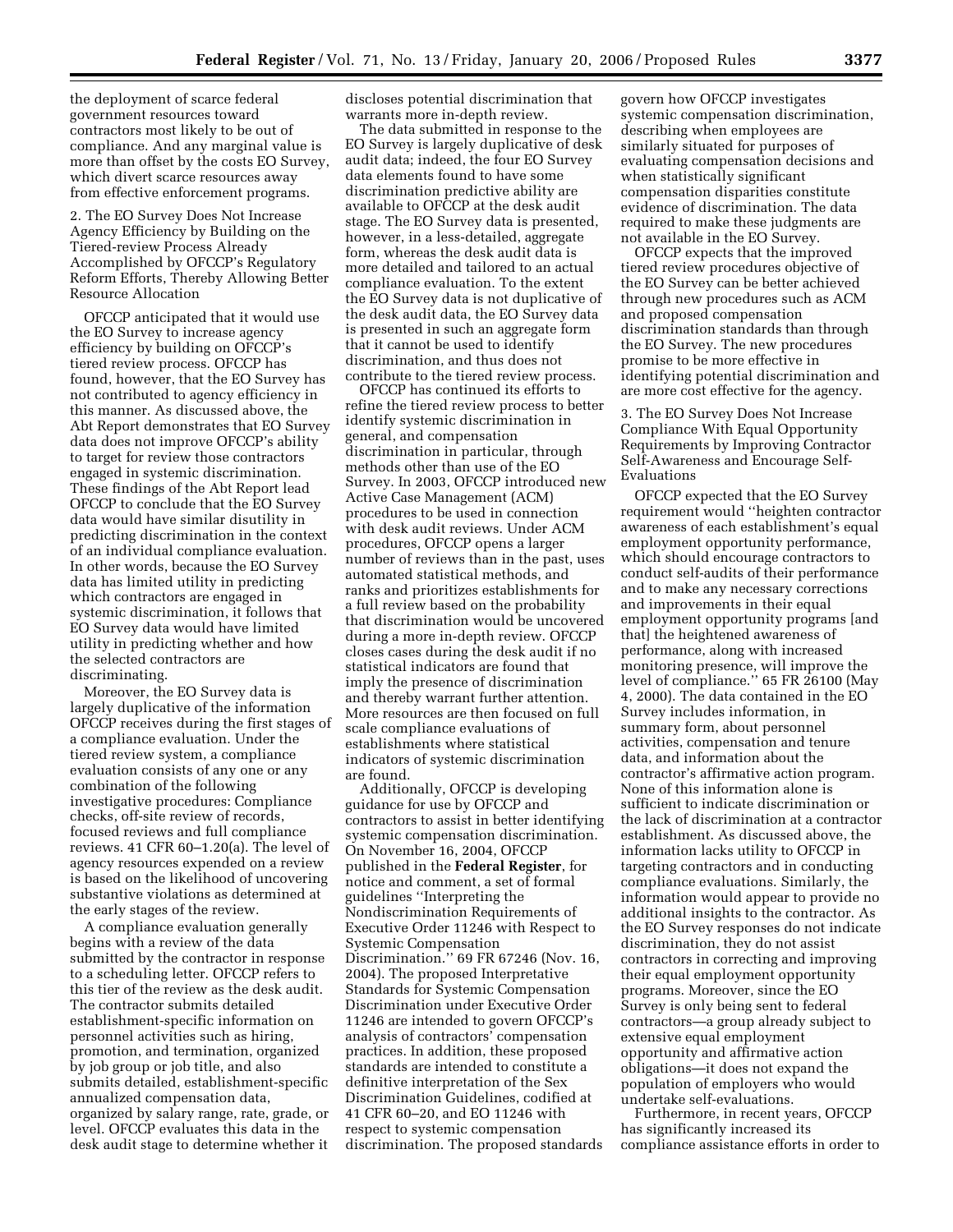heighten contractors' awareness of their equal opportunity obligations and to encourage self-evaluations through methods other than the EO Survey. OFCCP's compliance assistance includes over 1,000 regular compliance assistance seminars and workshops conducted throughout the country every year, and an extensive amount of compliance assistance material has been updated and added to OFCCP's webpage since 2001. In FY2005, OFCCP developed and made available to contractors on its webpage an *elaws*  advisory interactive electronic tool that permits contractors to determine whether they are covered by the laws enforced by OFCCP and, if so, identifies their specific obligations. The OFCCP webpage contains extensive guidance about complying with OFCCP's laws, including a copy of the OFCCP compliance manual, OFCCP directives, compliance guides, and responses to frequently asked questions. OFCCP has established a National Office telephone help desk and an e-mail mailbox contractors can use to obtain specific compliance information tailored to their individual needs.

OFCCP compliance assistance materials include guidance about performing contractor self-analyses. For example, OFCCP has made available a sample affirmative action program on its webpage, as well as a link to Census data that provides contractors with easy access to statistical data on the availability of women and minorities in particular occupational categories and geographic areas. This Census data helps contractors to develop required availability analyses. OFCCP has also proposed a set of general guidelines that contractors can use to evaluate their compensation practices: ''Guidelines for Self-Evaluation of Compensation Practices for Compliance with Nondiscrimination Requirements of Executive Order 11246 with Respect to Systemic Compensation Discrimination.'' 69 FR 67252 (Nov. 16, 2004). Moreover, OFCCP regulations already require contractors to conduct self-evaluations, including a compensation self-evaluation, see 41 CFR 60–2.10 *et seq.* 

#### *D. Burdens Imposed by the EO Survey*

The EO Survey imposes a significant burden on the contractor establishments that are required to complete the EO Survey. As discussed in greater detail in the Paperwork Reduction Act section, below, each EO Survey is estimated to take each respondent 21 hours to complete. Based upon an estimated 10,000 respondents per year, the EO Survey costs contractor establishments

210,000 hours per year. Using data from the Bureau of Labor Statistics' 2004 National Compensation Survey, the total annual cost imposed on the regulated community by the EO Survey requirements approaches \$6 million.

The EO Survey also consumes scarce OFCCP resources, diverting them away from effective enforcement programs, as discussed above. In addition, the development of the EO Survey was expensive. Moreover, the distribution, collection, and processing of the EO Survey has cost an average of \$356,000 per year and this does not account for the cost of validating the data, nor any of the time spent by OFCCP personnel working on the EO Survey.

#### *E. Proposal To Eliminate the EO Survey Requirement*

OFCCP has concluded that the EO Survey has failed to provide the utility anticipated when the regulation was promulgated in 2000, and consequently does not provide sufficient programmatic value to be maintained as a requirement. In light of the failure of the EO Survey as an enforcement tool, OFCCP concludes that it is no longer of value to accomplish the objectives it was designed to address. OFCCP has developed, and will continue to develop, other more useful and cost effective methods to accomplish these objectives. Therefore, OFCCP has determined that continued use of the EO Survey cannot be justified and proposes to eliminate this regulatory requirement as no longer of value to OFCCP. Elimination of this requirement allows OFCCP to focus more effectively its enforcement resources to further the overall goal of the OFCCP program to promote and ensure equal opportunity for those employed or seeking employment with Government contractors. 41 CFR 60–1.1.

#### **II. Authority**

**Authority:** E.O. 11246, 30 FR 12319, and E.O. 11375, 32 FR 14303, as amended by E.O. 12086, 43 FR 46501.

#### **III. Overview of the Rule**

OFCCP proposes eliminating the requirement under Section 60–2.18 that nonconstruction federal contractors file the EO Survey. OFCCP proposes the removal of Section 60–2.18 from part 60–2. Elimination of the EO Survey requirement will not affect any other regulatory obligation to collect and maintain information or any other recordkeeping or nondiscrimination requirement. See, *e.g.*, 41 CFR 60–1.7, 60–1.4, 60–1.12(a), 60–2.1, 60–2.10, and 60–2.17.

#### **IV. Regulatory Procedures**

#### *A. Paperwork Reduction Act*

The proposed rule eliminates an information collection which is subject to review by the Office of Management and Budget (OMB) under the Paperwork Reduction Act of 1995. The Equal Opportunity Survey was reviewed and approved by OMB under OMB No. 1215–0196. The EO Survey burden is estimated to be 21 hours per respondent. (The EO Survey does not impose any recordkeeping requirements since the information required for the EO Survey comes from the records contractors are required to retain by 41 CFR Part 60.) Based upon an estimated 10,000 respondents per year, the proposed rule would reduce the total burden by 210,000 hours per year (*i.e.*, 21 hours times 10,000 respondents).

OFCCP estimated the annual cost reduction to the respondents based on Bureau of Labor Statistics' 2004 National Compensation Survey, which lists the hourly average wages for executive, administrative, and managerial as \$36.22 and the hourly average wages for administrative support as \$14.21. OFCCP then multiplied these figures by 1.4 to account for fringe benefits to arrive at an annual hourly cost of \$50.71 for executive, administrative, and managerial and the hourly average wages for administrative support as \$19.89. As for the 2000 final rule, OFCCP estimates that for the EO Survey, 25% of the burden hours will be executive, administrative, and managerial and 75% will be administrative support.

OFCCP has calculated the total estimated annualized cost of the EO Survey as follows:

• Executive, Administrative, and Managerial:  $210,000 \times 0.25 \times $50.71 =$ \$2,662,275

• Administrative Support: 210,000 ×  $0.75 \times $19.89 = $3,132,675$ 

• Total Estimated Annual Reduction in Respondent Costs = \$5,794,950

Thus, OFCCP estimates that the proposed elimination of the EO Survey will reduce the costs for the respondents by almost \$6 million each year.

#### *B. Executive Order 12866*

This proposed rule has been drafted and reviewed in accordance with Executive Order 12866, section 1(b), Principles of Regulation. The Department has determined that this notice of proposed rulemaking is a ''significant regulatory action'' under Executive Order 12866, section 3(f), Regulatory Planning and Review. The Department has determined that this